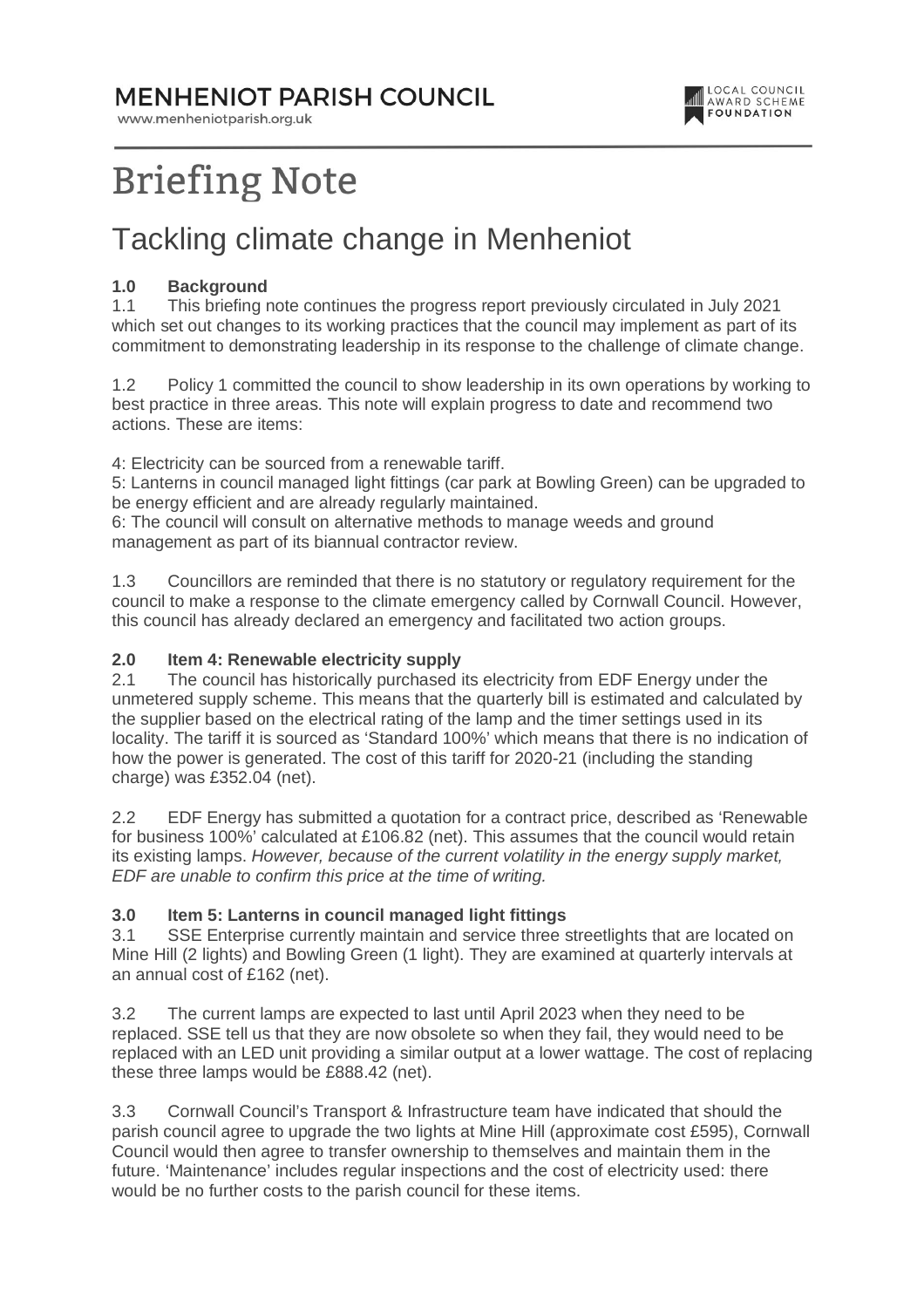#### **4.0 Item 6: Ground maintenance review**

4.1 As part of its review of the specification for a new ground maintenance contract, the council has conducted an opinion survey among residents to obtain their views on a range of topics ranging from frequency of grass-cutting, extent of strimming and the use of herbicides in managing weeds. The survey ran from 1-30 September. The survey report can be found on the council's website here: www.menheniotparish.org.uk/the-council/climate-change/

4.2 The final specification for the new contract will be discussed and voted on in November. This draft specification (based on residents' feedback and cost/efficiency outcomes) is included as an agenda item for the 21 October 2021 meeting.

#### **5.0 Recommendations**

5.1 That councillors postpone a decision to change its electricity tariff with EDF until a firm quotation is received.

5.2 That councillors agree to replace the current lamps on Mine Hill and Bowling Green with more efficient equipment and subsequently transfer ownership to Cornwall Council.

Author: John Hesketh Parish Clerk Date: 14 October 2021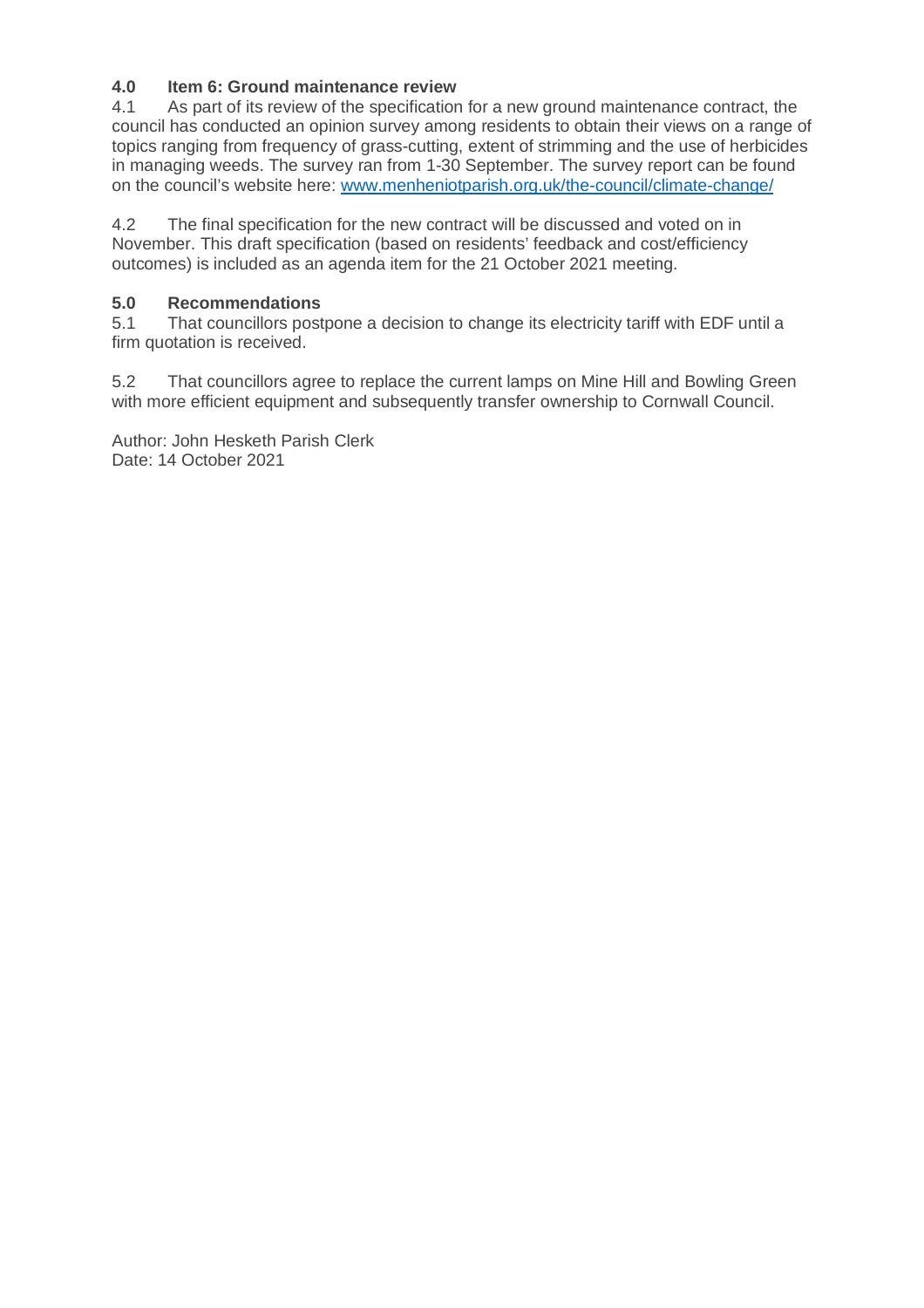

Your Ref: <sup>O</sup> <sup>u</sup> <sup>r</sup> <sup>R</sup> <sup>e</sup> <sup>f</sup> : <sup>6</sup> <sup>8</sup> <sup>1</sup> <sup>3</sup> <sup>7</sup> 0 / <sup>C</sup> <sup>0</sup> <sup>0</sup> <sup>2</sup>

Menheniot Parish Council Lambest Cottage Menheniot Liske ar d Cornwall **PL14 3RE** 

 $Unit 20$ Walkham Business Park Burrington Way Plymouth Devon **PL5 3LS** 

Tel: 07810 858071

27/09/2021

FAO: John Hesketh Dear Mr Hesketh

Scheme title : Lantern replacements, Menheniot

We thank you for your recent enquiry and have pleasure in submitting our quotation as follows:-

The detail used for this quotation is your email enquiry dated 23/09/2021.

Replace 3 existing lanterns with new DW Windsor Kirium Pro mini 16 LED 3K luminaire complete with 350 m A driver, A2 optic & 70 lux photocell.

Including removal and approved disposal of the existing equipment, installation of the new, visual and structural inspection of the existing column and final electrical test.

Inspection and testing of completed installation  $\left\langle \langle 1000 \rangle v \right\rangle$  will be in accordance with the current edition of BS 7671 (IEE Wiring Regulations).

#### For the sum of £888.42 This price is exclusive of VAT.

The above quotation is subject to our standard printed conditions Ref No. FO-CG-520 Rev 3.04, a copy of which are attached. Please sign and return with your official order.

In addition, the following conditions will apply:-

SSE Enterprise Contracting is a trading name of SSE Contracting Limited which is part of the Aurelius Group. The Registered Office of SSE Contracting Limited is No. 1 Forbury Place, Forbury Road, Reading, United Kingdom, RG1 3JH. Register in England & Wales No. 02317133. www.ssecontracting.co.uk